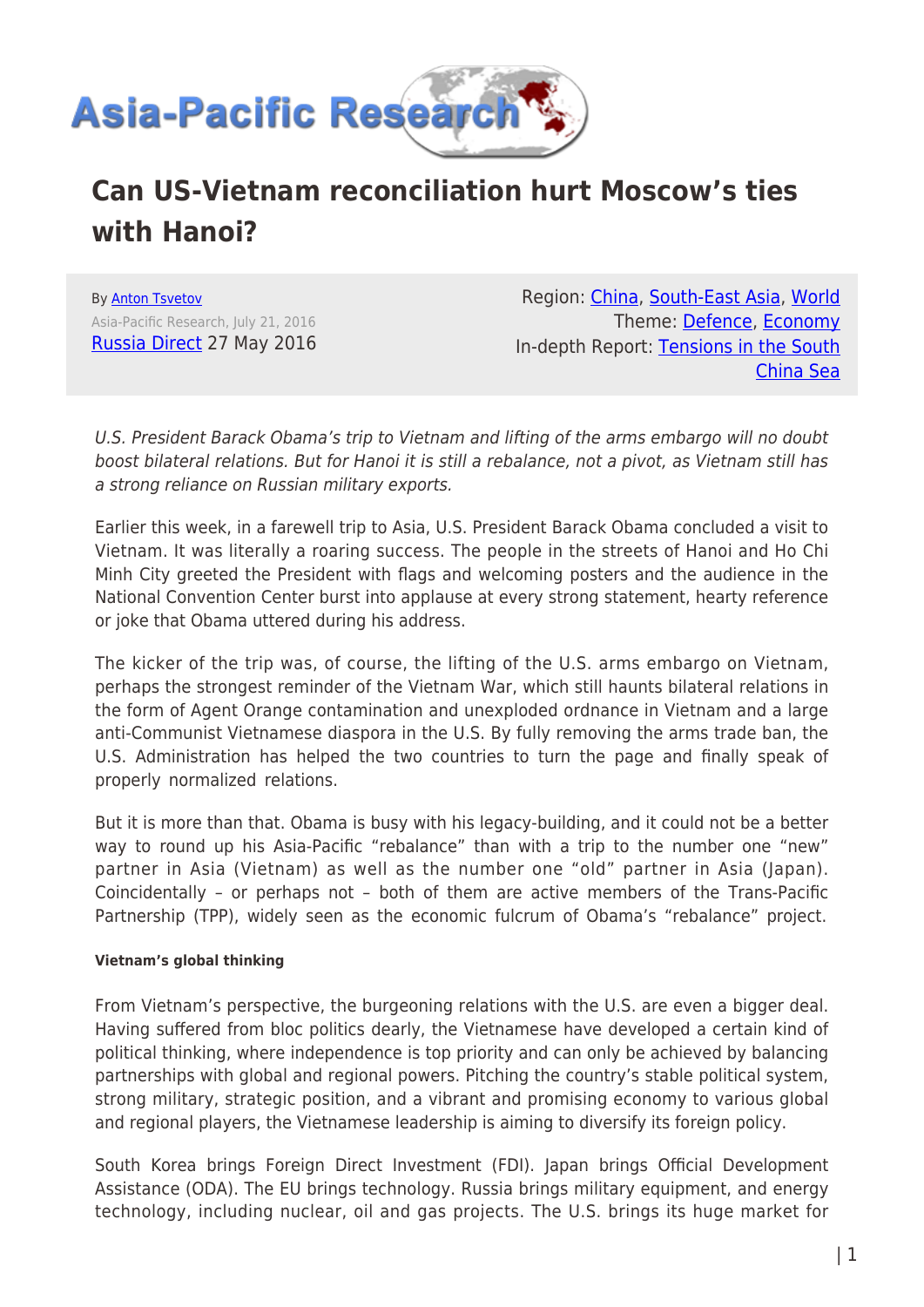textiles and agriculture, as well as geopolitical support. China brings an ideological alliance and trade.

China is a special case, of course. The kind of love-hate relationship Vietnam has with China goes way back in history. Geographically, there is no alternative to China as the closest strategic partner. The relationship between the two Communist parties is very strong and Vietnam's policies are often based on lessons from the China relationship. China is Vietnam's largest trade partner and the two countries share a strong connection with traditional Confucian political culture.

At the same time, the Vietnamese live in constant concern over perceived sovereignty threats, especially in the South China Sea. Moreover, Vietnam is experiencing a huge and further growing trade deficit with China, which threatens to make the former dependent on the latter.

As Vietnam has been gaining momentum of economic growth, lifting itself out of poverty and straight into the league of developing powerhouses, the country's elite is trying to balance out China. There is no getting away from the big northern neighbor, but the Vietnamese could certainly use a better hand when dealing with the Chinese and make this relationship more beneficial if they have stronger partnerships with the U.S., Japan, ASEAN countries and Russia.

#### **The future of Russia's relationship with Vietnam**

Russia, in turn, is an important factor in Vietnam's external ties. The ongoing sales of Russian frigates, submarines, missiles, and air defense systems are precisely what gives Vietnam the ability to leave China with a proverbial bloody nose in case there is an actual military clash in the South China Sea. Moreover, the high status of the Russia-Vietnam political relationship is also supposed to hold China back, leaving Beijing reluctant to threaten its ties with Moscow.

At least this was true when the U.S. arms embargo was in place. So will this change? Not immediately, that is for sure. Arms procurement strategies do not change overnight, and with Russia's dominant position on the Vietnamese arms market, it is likely to remain the leader over the coming decade. The U.S. may occupy certain niches, especially high-tech, like maritime surveillance, or perhaps coast guard ships and transport airplanes. But Russia will remain the key seller of all the hard-hitting weaponry.

What are the implications for Russia then? U.S.-Vietnam relations are developing at a very fast pace. In 2015 Barack Obama received the general secretary of the Communist Party of Vietnam, Nguyen Phu Trong, at the White House, essentially acknowledging that socialist rule is not an impediment to bilateral ties. This time, Obama chose not to tie the arms embargo to Vietnam's progress on human rights, once again signaling that U.S. geopolitical and economic interests in Vietnam are more important than promotion of liberal democracy there. This trend will no doubt continue if tensions rise in the Asia-Pacific region.

This is why Russia's role in Vietnamese foreign policy will likely face a relative decline, at least if current trends prevail. The strong military connection dates back to a time when Russia was the only strong partner for Vietnam. Now things are different – when China, the U.S., Japan, India, South Korea and the EU are all making plays for Vietnam, it is illogical to assume that Russia's posture could continue to be as strong as it is currently.